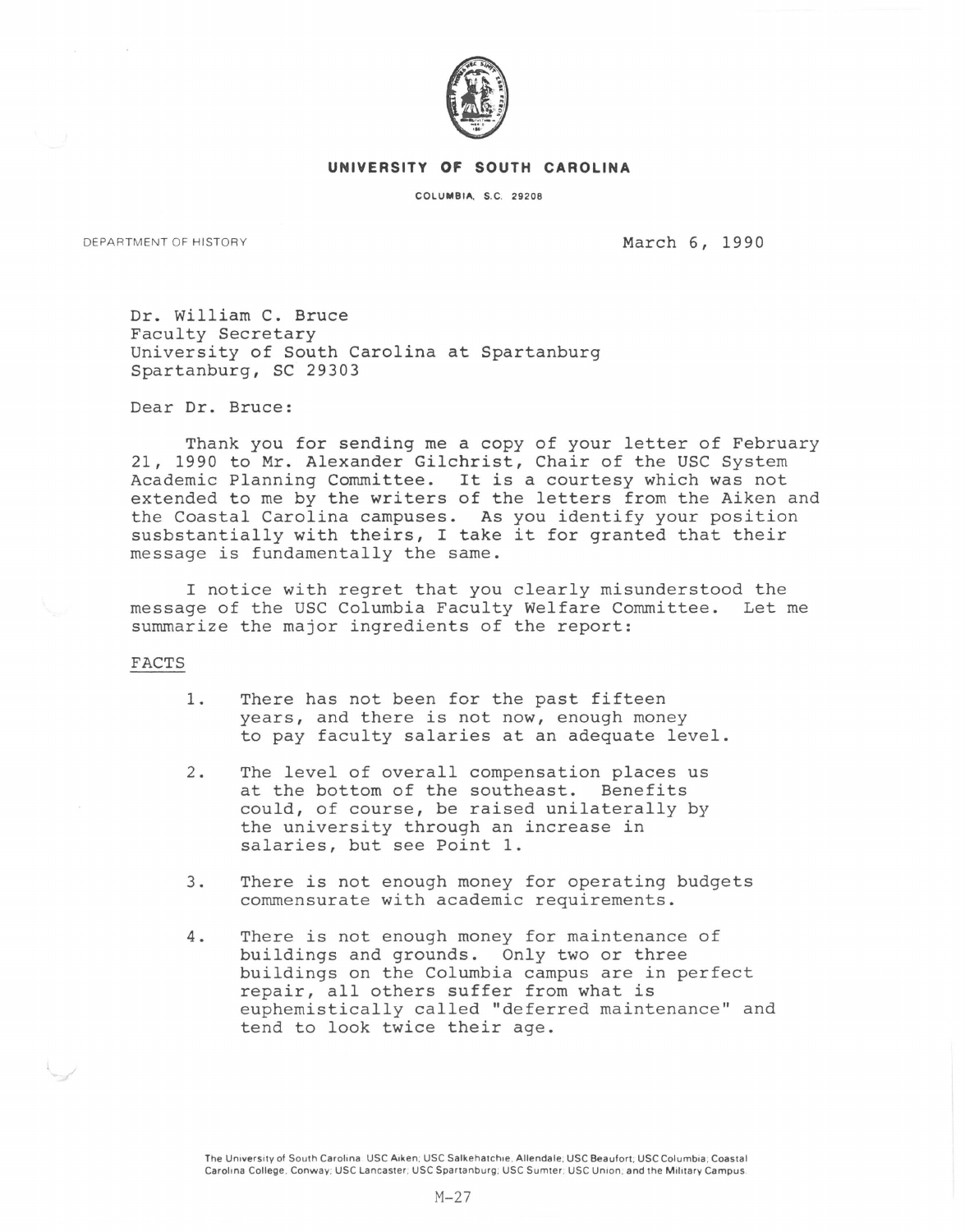Dr. William C. Bruce Page Two March 6, 1990

> 5. There are only two sources of revenue. One of these is tuition, already the highest in the southeast and difficult to raise further. The other one is state appropriations, which have been inadequate to pay for everything the university has wanted to do and are not likely to increase in the future.

## CONCLUSIONS

- 1. The university is overextended in its commitments. It cannot adequately acquit itself of its present obligations to faculty, operations, and maintenance.
- 2. If the financial situation is to improve, it can be done only internally, through a rethinking of priorities and a policy of austerity.

In order to accomplish the last point, the Faculty Welfare Committee introduced a number of recommendations, all of which were intended to take a sharp look at the university's operations and expenditures, from high to low, covering all activities, and affecting all campuses alike.

I wish to point out that so far no one--repeat, no one--has disagreed with the facts and the conclusions presented by the Faculty Welfare Committee. Divided minds enter only when we come to what can be done about the fiscal situation. Especially when it comes to potential sacrifices, the response so far has been rather self-centered and self-serving. Sacrifices ? By all means, as long as someone else makes them.

If, in a situation where the budget currently is unable to meet all obligations satisfactorily, the university adds programs or expands programs without additional funding, either through tuition or special appropriations from the legislature, it can only be done at the expense of existing programs. Except for a few people, either individual professors or administrators, the majority of the faculty, through continued inadequate salaries, and operational budgets will have to bear the additional burden.